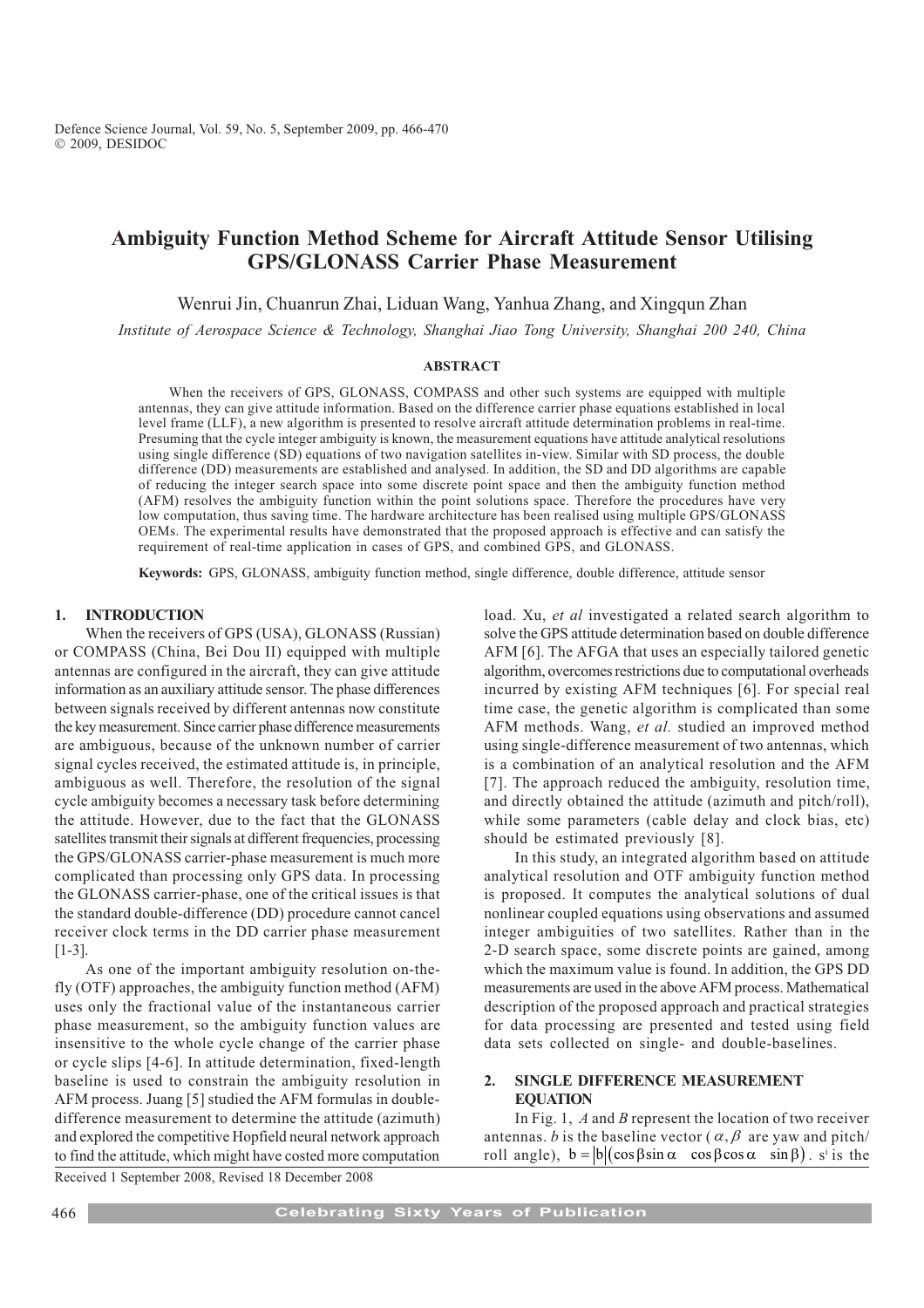line-of-sight (LOS) unit vector  $(\theta^i, \varphi^i)$  are the azimuth and elevation angle of GPS satellite i),  $S^i = (\cos \varphi^i \sin \theta^i \quad \cos \varphi^i \cos \theta^i \quad \sin \varphi^i ).$ 

In this study, two receivers fed a common clock reference to eliminate the clock bias. As the baseline length was short, both ionospheric delay and tropospheric delay were cancelled [7]. The single-difference carrier phase (SDCP) measurement, which is the projection of baseline in the direction of LOS, can be expressed as

$$
\Delta \phi_{AB}^i = \frac{|\mathbf{b}|}{\lambda} \Big[ \sin \varphi^i \sin \beta + \cos \varphi^i \cos \beta \cos (\theta^i - \alpha) \Big] - \Delta N_{AB}^i \quad (1)
$$



Figure 1. Carrier phase difference measurement model between two antennas.

where  $\lambda$  is carrier wavelength,  $\Delta N_{AB}^i$  denotes the SDCP integer ambiguity. Equation (1) is a transcendental function, where  $\alpha$ ,  $\beta$  and  $\Delta N_{AB}^i$  are unknown and  $\Delta N_{AB}^i$  is an integer theoretically. Similarly, the observation equations with  $m_s$  satellites can be described and have  $m_s + 2$  unknown parameters. If the satellites are kept tracking in the next epochs, integer ambiguity will remain constant. Then the real-time integer ambiguity and attitude angles, that change with the movement of the carrier, can be evaluated after many epochs.

For  $\Delta N_{AB}^i$  known, Eqn (1) in the 3-D space can be demonstrated by a circle on a sphere with centre at point A |b| as the radius. The line between the circle centre and satellite  $i$  is vertical to the circle plane. The distance between the two centres of the circle and the sphere is  $\lambda[\Delta \phi_{AB}^i + \Delta N_{AB}^i]$ . For  $\Delta N_{AB}^i$  unknown, Eqn (1) describes a series of parallel circles. The vertical distance between the two neighboring circles is  $\lambda$ . The projection of these circles on the 2-D space can be demonstrated by a cluster of closed curves which do not intersect each other, and represent single-differenced integer ambiguities of other satellites  $j$  and  $k$ . The circles of satellites  $j$ ,  $k$  are not concentric, and there are two intersections  $Q_i$  and  $Q_i$ . One of these should be the correct attitude angle, as shown in Fig. 2. The third circle of satellite *i* consequentially intersects the other two circles respectively. One of the two intersections certainly superposes the correct attitude angle. The correct attitude angle is P1. More closed curves intersect any other closed curve at two intersections, and one of the intersections should be P1[7].



Figure 2. Intersect of three closed curves.

 According to AFM approach by Counselman, et al.[1], the fixed-baseline ambiguity function is defined as

$$
F(\alpha, \beta) = \frac{1}{m_s} \sum_{i=1}^{m_s} \cos 2\pi \left\{ \left\{ \Delta \phi_{AB}^i - \frac{|b|}{\lambda} \left[ \sin \phi^i \sin \beta + \cos \beta \cos(\theta^i - \alpha) \right] \right\} \right\}
$$
 (2)

When  $\alpha$ ,  $\beta$  are the correct values, the function value should theoretically have the value 1. Therefore, the solution of the adaptive function at P1 is 1, while the values of other intersections should be  $\leq 1$ . If the assumed integer ambiguity is false, the value of the ambiguity function at each intersection should be < 1. However, the final number of intersections passed through extreme certification is limited. If the integer ambiguities of any two satellites are known, one of the two intersections related to two closed curves is the correct attitude angle. In addition, for any observed satellite, the range of the integer ambiguity can be determined and all possible ambiguities can be listed. If the listed number is  $n$ , there will be  $2n$  intersections. Finally within these, the correct attitude can be estimated by AF approach. In contrast to the traditional all-area searching methods, the proposed approach is converted to searching among countable discrete points.

## 3. ATTITUDE SOLUTION FOR SINGLE **DIFFERENCE**

The key issue of the problem is how to get the intersections of two closed curves quickly. To do this, the following equations are obtained from Eqn (1):

$$
\begin{cases}\n\sin \varphi' \sin \beta + \cos \varphi' \cos \beta \cos (\theta' - \alpha) = \lambda' \left( \Delta \phi'_{AB} + \Delta N'_{AB} \right) / |b| \\
\sin \varphi' \sin \beta + \cos \varphi' \cos \beta \cos (\theta' - \alpha) = \lambda' \left( \Delta \phi'_{AB} + \Delta N'_{AB} \right) / |b| \n\end{cases} (3)
$$

Note that  $\lambda^i$ ,  $\lambda^j$  represent the wavelength of satellite i and satellite *i*, respectively, and these two satellites may belong to different global positioning systems or the same system, such as i for GPS and j for GLONASS or both for GLONASS. However, the process of Eqn (3) complicated and the final results are given as follows (for GPS  $\lambda^i = \lambda^j = \lambda$ ).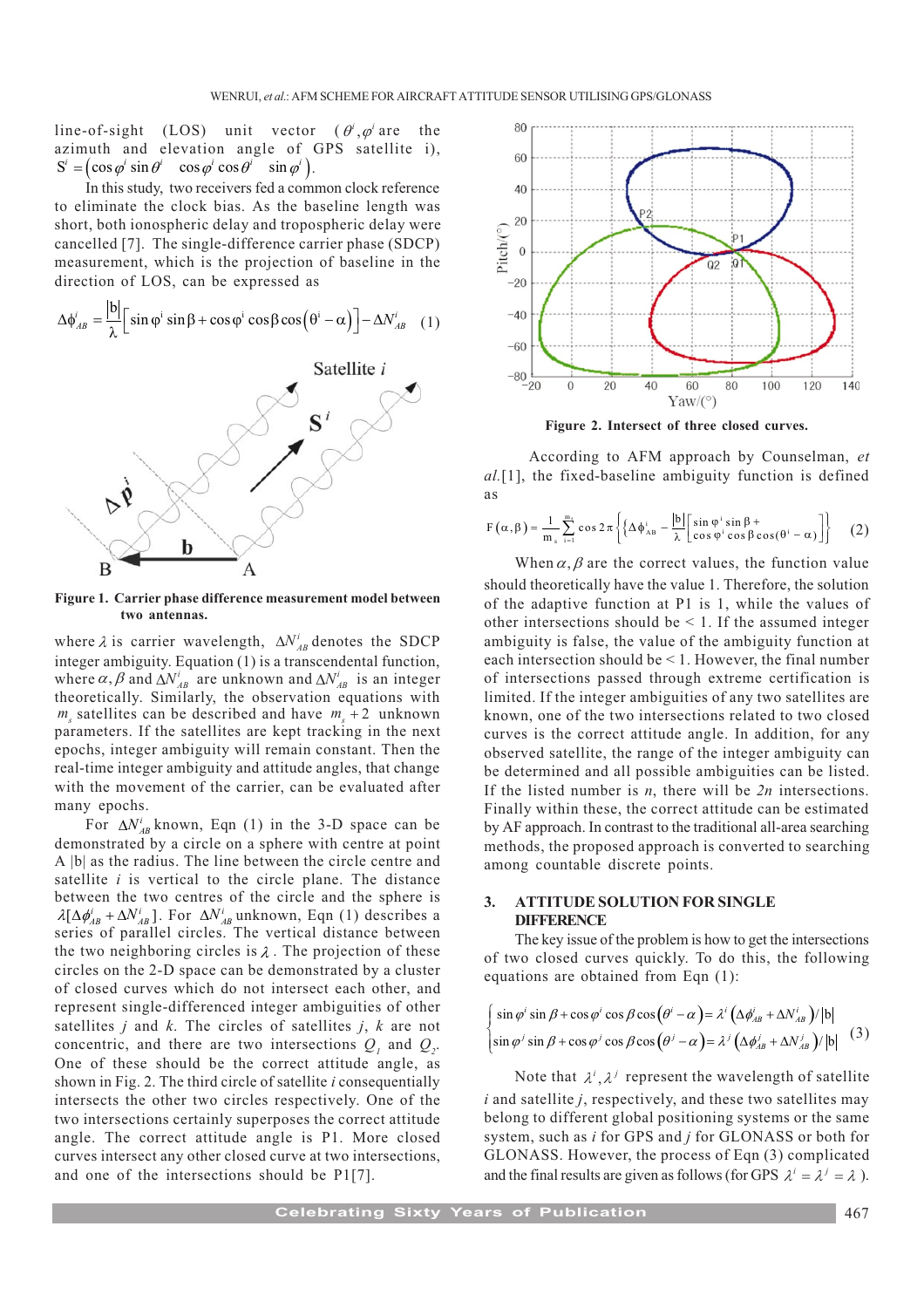$$
\alpha = \pm \arcsin[(-g \pm \sqrt{g^2 - 4h})/2]
$$
 (4)

$$
\begin{cases}\ng = -2(e-d)(1-d) + 4f^2/[(e-d)^2 + 4f^2] \\
h = (1-d)^2/[(e-d)^2 + 4f^2]\n\end{cases}
$$
\n(5)

$$
\begin{cases}\n d = a\cos^2\theta' + b\cos^2\theta' + c\cos\theta'\cos\theta' \\
 e = a\sin^2\theta' + b\sin^2\theta' + c\sin\theta'\sin\theta' \\
 f = \left[ a\sin 2\theta' + b\sin 2\theta' + c\sin(\theta' + \theta') \right] / 2\n\end{cases}
$$
\n(6)

$$
\begin{cases}\n a = \tan^2 \varphi^i (1 - S^{j2}) / (S^i - S^j)^2 \\
 b = \tan^2 \varphi^j (1 - S^{i2}) / (S^i - S^j)^2 \\
 c = -\tan \varphi^i \tan \varphi^j (1 - S^i S^i) / (S^i - S^j)^2\n\end{cases}
$$
\n(7)

$$
\begin{cases}\nS^i = \lambda (\Delta \phi_{AB}^i + \Delta N_{AB}^i) / (|b| \sin \varphi^i) \\
S^j = \lambda (\Delta \phi_{AB}^j + \Delta N_{AB}^j) / (|b| \sin \varphi^j)\n\end{cases}
$$
\n(8)

If  $\alpha$  is known,  $\beta$  can be obtained easily. According to the descriptions above, there will be two solutions  $\alpha_k$ ,  $\beta_k$ (k = 1,2). It is easier to have the attitude angles solved by Eqn (3) directly than searching the maximum in the full 2-D space. Presume that there are  $l$  pairs of preliminary solutions from  $n$  pairs of integer ambiguity candidates. They are represented as  $(\alpha_1, \beta_1)$ ,  $(\alpha_2, \beta_2)$ ,...  $(\alpha_i, \beta_i)$ , among which only one solution is correct which can be found via AFM approach.

## 4. DOUBLE DIFFERENCE MEASUREMENT **EQUATION**

For satellite *i* and *j*, the double difference measurement can be expressed as

$$
\nabla \Delta \phi^{ij} = \frac{1}{\lambda} b \cdot \left[ s^j - s^i \right] - \nabla \Delta N^{ij}
$$
 (9)

According to Eqn (2), the double difference ambiguity function is defined as

$$
F(\alpha, \beta) = \frac{1}{m_s - 1} \sum_{j=1}^{m_s - 1} \cos 2\pi \left\{ \nabla \Delta \phi^{ij} - \frac{|b|}{\lambda} \begin{bmatrix} \sin \beta (\sin \varphi' - \sin \varphi') \\ + \cos \beta \cos \varphi' \cos (\theta' - \alpha) \\ -\cos \beta \cos \varphi \cos (\theta' - \alpha) \end{bmatrix} \right\}
$$
(10)

For three satellites  $k, i, j$ , the azimuth and elevation angles are  $(\varphi^k, \theta^k)$   $(\varphi^i, \theta^i), (\varphi^j, \theta^j)$  respectively.

 $\mathbf{s}^i - \mathbf{s}^k = (\cos \theta^i \sin \varphi^i - \cos \theta^k \sin \varphi^k, \cos \theta^i \cos \varphi^i - \cos \theta^k \cos \varphi^k, \sin \theta^i - \sin \theta^k)$  $\int s' - s^k = (\cos \theta' \sin \varphi' - \cos \theta^k \sin \varphi^k, \cos \theta' \cos \varphi' - \cos \theta^k \cos \varphi^k, \sin \theta' - \sin \theta^k)$ <br>  $\int s' - s^k = (\cos \theta' \sin \varphi' - \cos \theta^k \sin \varphi^k, \cos \theta' \cos \varphi' - \cos \theta^k \cos \varphi^k, \sin \theta' - \sin \theta^k)$  (11)

Like SD, the DD equations are obtained from Eqn (5),

$$
\begin{cases}\n\sin \varphi' \sin \beta + \cos \varphi' \cos \beta \cos (\theta' - \alpha) \\
= \frac{\lambda}{|\mathbf{b}|\mathbf{s}|\mathbf{s} - \mathbf{s}^k|} (\nabla \Delta \phi^{ki} + N^{ki}) \\
\sin \varphi' \sin \beta + \cos \varphi' \cos \beta \cos (\theta' - \alpha) \\
= \frac{\lambda}{|\mathbf{b}|\mathbf{s}|\mathbf{s} - \mathbf{s}^k|} (\nabla \Delta \phi^{kj} + N^{kj})\n\end{cases}
$$
\n(12)



Figure 3. Double difference ambiguity function of two satellites.

Compared with Eqn (3), the yaw and pitch angles  $\alpha$ ,  $\beta$  of DD measurement equations can be obtained easily.

#### 5. FIELD TEST

## 5.1 Hardware Architecture

GPS/GLONASS attitude sensor with a set of low-cost components is constructed (Fig. 4). The hardware board can be installed with multiple NovAtel GPS/GLONASS OEMV cards. These OEM cards are used to track and capture the constellation signals and output the original data (pseudorange, carrier phase and almanac), and then the data are transmitted into PC-104 board. The integer ambiguity resolution and attitude determination are executed in PC-104. Beside some control functions, the PC-104 also offers the PVT (position, velocity and time) function, the initialisation for attitude determination, as well as attitude determination function.



Figure 4. Architecture of GPS/GLONASS attitude sensor.

#### 5.2 SD and DD Experiment

To verify the performance of the suggested algorithm, the whole software structure includes six modules: serial port communication, time and coordinate transformation, navigation message processing, observation data processing, attitude parameter calculation, and cycle integer ambiguity resolution. Static and kinematic experiments were conducted, and the initialisation results were analysed.

Keeping the two antennae steady based on the WDFT high-precision rotary table with the baseline of 1m, we a number of static experiments were carried out to validate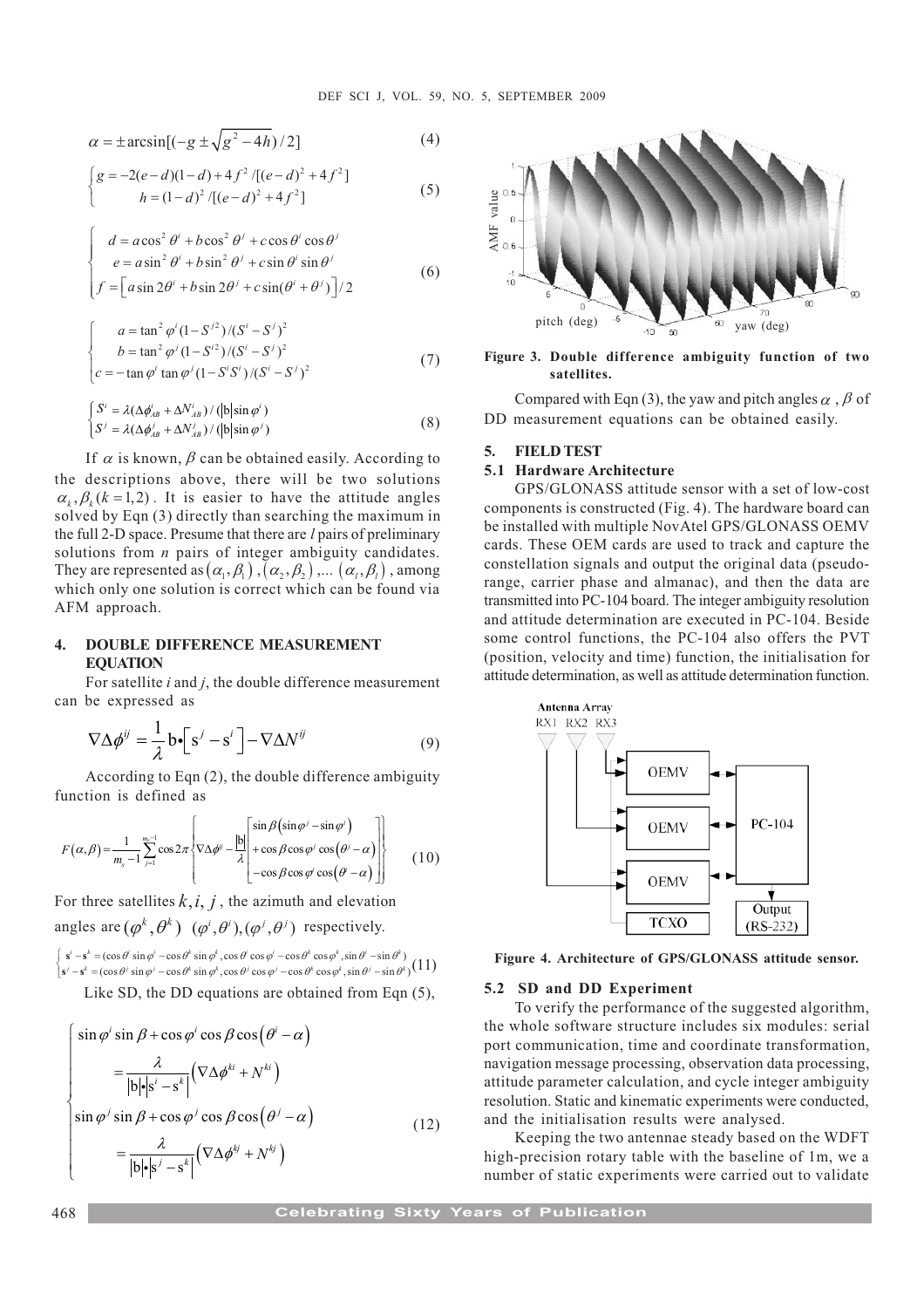the method proposed for longer times. Since the geometric distribution of GPS satellites keeps changing, it is required to detect the new integer ambiguity often.

For SD case, the average attitude angles are 44.16 ° in yaw, and 0.49 ° in pitch. The yaw and the pitch always fluctuate around the average values, as shown in Fig. 5. The standard deviations of yaw and pitch angles are 0.17 ° and 0.29 °, respectively.

For double difference case, the baseline length of two antennae is 2.88 m and the mask angle of the whole test is 10 °, as shown in Fig. 6 and Table 1. So it can be concluded that the proposed algorithm is as accurate as the traditional ones [4].

In dynamic test, integer searching time is about 10 ms while the traditional AFM approaches it is within 80 ms. Compared with the records of a high-precision IMU,



Figure 5. Single-baseline SD attitude results of static experiments.



Figure 6. Double-baseline DD attitude results of static

|  |  |  |  |  |  | Table 1. Results of double baseline experiments |
|--|--|--|--|--|--|-------------------------------------------------|
|--|--|--|--|--|--|-------------------------------------------------|

| <b>Baseline Length</b>     | Epoch | Mean           | <b>RMS</b><br>(deg) |  |
|----------------------------|-------|----------------|---------------------|--|
| (m)                        | (1Hz) | $(\text{deg})$ |                     |  |
|                            | 7000  | Yaw: 81.28     | 0.11                |  |
| Master baseline $= 2.88$   |       | Pitch: 0.80    | 0.29                |  |
| Slave baseline<br>$= 2.84$ |       | Roll: 0.67     | 0.27                |  |

the difference between the two systems is  $\leq 0.18$  ° without the system error. This indicates the high accuracy and reliability of the proposed algorithm on the fly.

### 5.3 Combined GPS and GLONASS Experiment

Although GPS and GLONASS are different global positioning systems, the accuracy of the two systems is at the same level and furthermore single differencing method eliminates the system errors and bias largely. In addition, it is testified that the GLONASS augment attributes to improve the accuracy of the combined system. Previously when some obstructions or electronic jamming for GPS are inescapable, the final GPS signal could be lost, which means having to wait to reinitialise and then try to measure again [9]. Using the additional GLONASS signals could mean continuing to work in areas where it was previously not possible.

In Figs 7 and 8, the standard deviation of yaw angle for SD measurement of 6 GPS satellites is 0.1  $\degree$  (1 $\sigma$ ), while with 8 GPS+GLONASS satellites (GGs), the standard deviation reaches 0.08  $\degree$  (1 $\sigma$ ). In further investigations, the performance







experiments. Figure 8. Pitch angle comparison between 6 GPSs and 8 GGs.